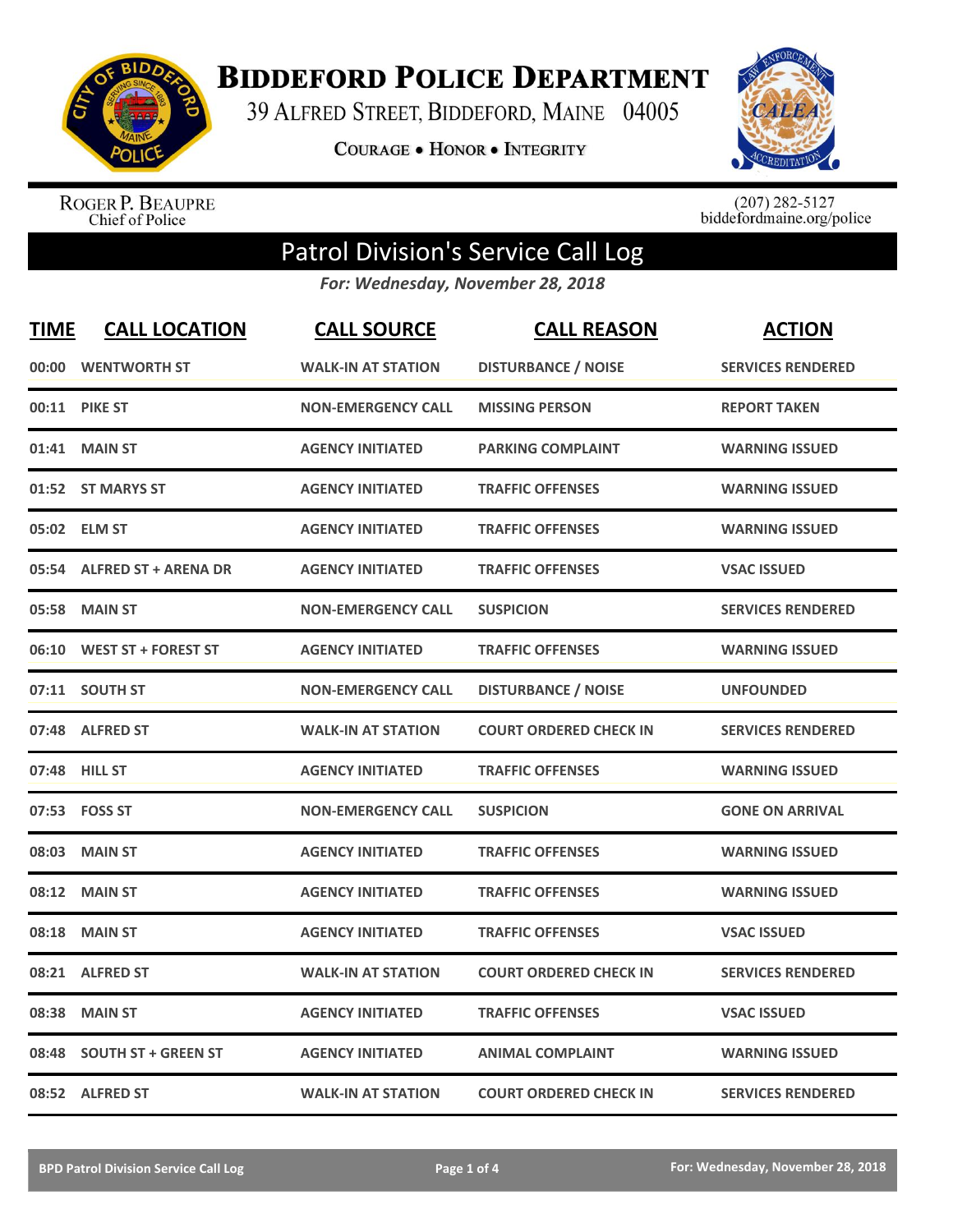| <b>TIME</b> | <b>CALL LOCATION</b>                                        | <b>CALL SOURCE</b>                                             | <b>CALL REASON</b>                                               | <b>ACTION</b>             |
|-------------|-------------------------------------------------------------|----------------------------------------------------------------|------------------------------------------------------------------|---------------------------|
|             | 08:53 WEST ST                                               | <b>WALK-IN AT STATION</b>                                      | <b>SUSPICION</b>                                                 | <b>SERVICES RENDERED</b>  |
|             | 08:56 MAIN ST                                               | <b>AGENCY INITIATED</b>                                        | <b>TRAFFIC OFFENSES</b>                                          | <b>WARNING ISSUED</b>     |
|             | 09:06 WEST ST + GUINEA RD                                   | <b>AGENCY INITIATED</b>                                        | <b>TRAFFIC OFFENSES</b>                                          | <b>VSAC ISSUED</b>        |
|             | 09:07 MAIN ST                                               | <b>AGENCY INITIATED</b>                                        | <b>TRAFFIC OFFENSES</b>                                          | <b>WARNING ISSUED</b>     |
|             | 09:10 PARKVIEW CT                                           | <b>E-911 CALL</b>                                              | <b>ASSAULT</b>                                                   | <b>REPORT TAKEN</b>       |
|             | 09:27 HILL ST                                               | <b>AGENCY INITIATED</b>                                        | <b>ENDANGERING THE WELFARE</b>                                   | <b>REPORT TAKEN</b>       |
| 09:47       | <b>MAPLEWOOD AVE</b>                                        | <b>AGENCY INITIATED</b>                                        | <b>DRUG</b>                                                      | <b>CITATION ISSUED</b>    |
|             | OFFENDER: JUVENILE - C  AGE: 14  RESIDENT OF: BIDDEFORD, ME |                                                                |                                                                  |                           |
|             | CHARGE: SALE/USE OF DRUG PARAPHERNALIA                      |                                                                |                                                                  |                           |
|             | 09:50 ELM ST                                                | <b>NON-EMERGENCY CALL</b>                                      | <b>WRIT OF POSSESSION</b>                                        | <b>NO ACTION REQUIRED</b> |
|             | 09:56 ADAMS ST                                              | <b>NON-EMERGENCY CALL</b>                                      | <b>DRUG</b>                                                      | <b>SERVICES RENDERED</b>  |
|             | <b>10:00 MAIN ST</b>                                        | <b>AGENCY INITIATED</b>                                        | <b>WARRANT ARREST</b>                                            | <b>NEGATIVE CONTACT</b>   |
|             | 10:18 POOL ST                                               | <b>AGENCY INITIATED</b>                                        | <b>ANIMAL COMPLAINT</b>                                          | <b>SERVICES RENDERED</b>  |
|             | 10:21 WEST ST + GRANITE ST                                  | <b>NON-EMERGENCY CALL</b>                                      | <b>ANIMAL COMPLAINT</b>                                          | <b>SERVICES RENDERED</b>  |
|             | 10:23 ANDREWS RD                                            | <b>E-911 CALL</b>                                              | 911 MISUSE                                                       | <b>SERVICES RENDERED</b>  |
|             | 10:32 ALFRED ST                                             | <b>WALK-IN AT STATION</b>                                      | <b>COURT ORDERED CHECK IN</b>                                    | <b>SERVICES RENDERED</b>  |
|             | 10:35 POOL ST                                               | <b>E-911 CALL</b>                                              | <b>DRUNKENNESS</b>                                               | <b>SERVICES RENDERED</b>  |
|             | 10:42 MEETINGHOUSE RD                                       | <b>AGENCY INITIATED</b>                                        | <b>TRAFFIC OFFENSES</b>                                          | <b>WARNING ISSUED</b>     |
|             | 10:48 ALFRED ST                                             | <b>NON-EMERGENCY CALL</b>                                      | <b>ARTICLES LOST/FOUND</b>                                       | <b>SERVICES RENDERED</b>  |
|             | 11:00 WEST ST                                               | <b>AGENCY INITIATED</b>                                        | <b>TRAFFIC OFFENSES</b>                                          | <b>VSAC ISSUED</b>        |
|             | 11:01 SACO FALLS WAY                                        | <b>AGENCY INITIATED</b>                                        | <b>SUSPICION</b>                                                 | <b>SERVICES RENDERED</b>  |
|             | 11:32 PRECOURT ST                                           | <b>AGENCY INITIATED</b>                                        | <b>TRAFFIC OFFENSES</b>                                          | <b>WARNING ISSUED</b>     |
|             | 11:49 ELM ST                                                | <b>AGENCY INITIATED</b>                                        | <b>TRAFFIC OFFENSES</b>                                          | <b>WARNING ISSUED</b>     |
|             | 11:59 ELM ST                                                | <b>NON-EMERGENCY CALL</b>                                      | <b>SHOPLIFTING</b>                                               | <b>CITATION ISSUED</b>    |
|             |                                                             |                                                                | OFFENDER: KIMBERLY S GIGNAC  AGE: 35  RESIDENT OF: BIDDEFORD, ME |                           |
|             |                                                             | CHARGE: THEFT BY UNAUTHORIZED TAKING OR TRANSFER - SHOPLIFTING |                                                                  |                           |
|             | 12:40 LAMBERT ST                                            | <b>AGENCY INITIATED</b>                                        | <b>ANIMAL COMPLAINT</b>                                          | <b>SERVICES RENDERED</b>  |
|             | 12:50 PIERSONS LN                                           | <b>AGENCY INITIATED</b>                                        | <b>ANIMAL COMPLAINT</b>                                          | <b>SERVICES RENDERED</b>  |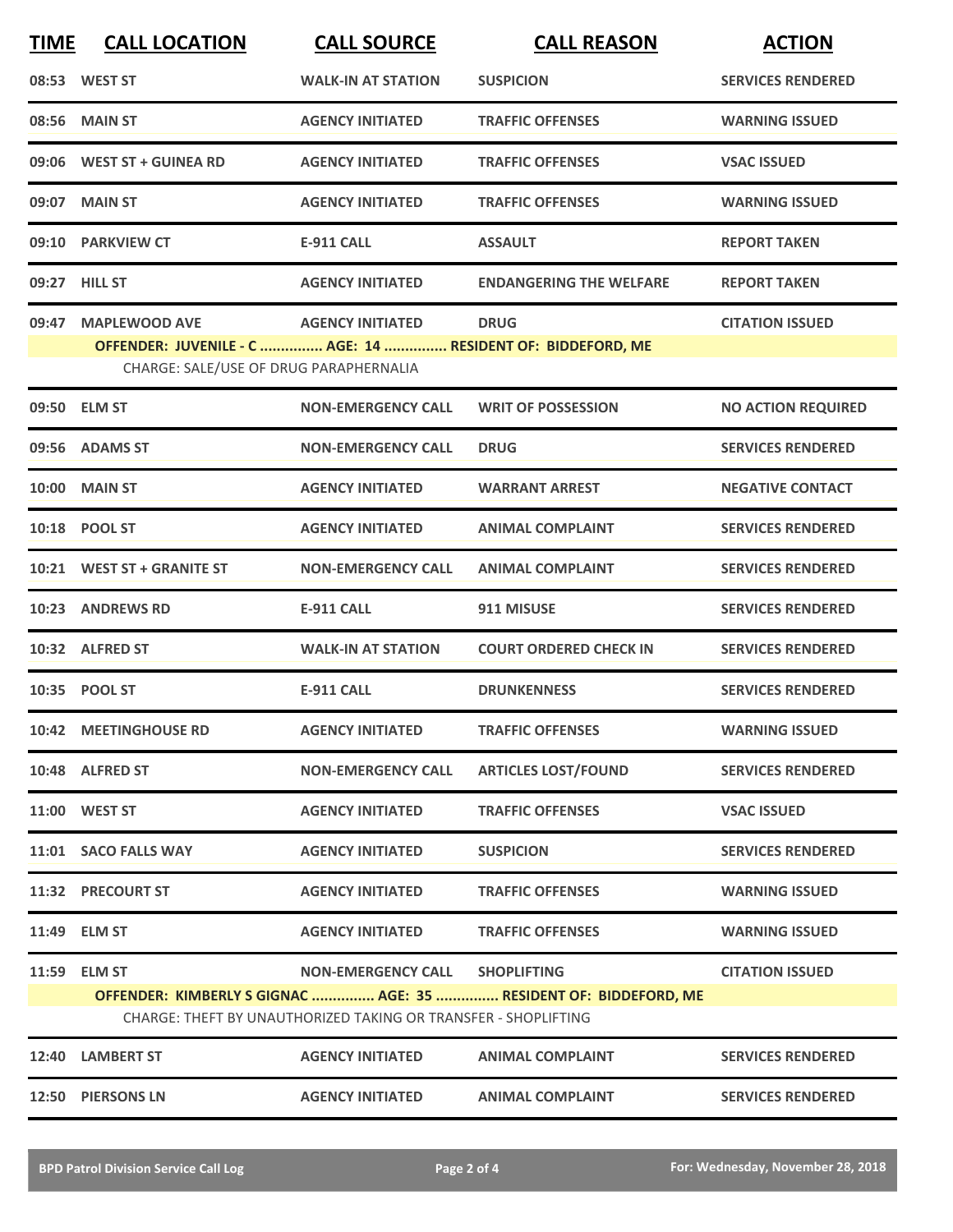| <u>TIME</u>   | <b>CALL LOCATION</b>                                                                  | <b>CALL SOURCE</b>        | <b>CALL REASON</b>                                                                        | <b>ACTION</b>             |
|---------------|---------------------------------------------------------------------------------------|---------------------------|-------------------------------------------------------------------------------------------|---------------------------|
|               | 12:52 WEST ST                                                                         | <b>WALK-IN AT STATION</b> | <b>HARASSMENT</b>                                                                         | <b>SERVICES RENDERED</b>  |
|               | 13:04 MAIN ST + WASHINGTON ST<br><b>CHARGE: VIOLATING CONDITION OF RELEASE</b>        | <b>AGENCY INITIATED</b>   | <b>PAPERWORK</b><br>OFFENDER: JONATHAN BENIDICT DOWD  AGE: 27  RESIDENT OF: BIDDEFORD, ME | <b>PAPERWORK SERVED</b>   |
|               | 13:23 FRANKLIN ST                                                                     | <b>WALK-IN AT STATION</b> | <b>ARTICLES LOST/FOUND</b>                                                                | <b>SERVICES RENDERED</b>  |
|               | 13:27 WEST ST                                                                         | <b>AGENCY INITIATED</b>   | <b>TRAFFIC OFFENSES</b>                                                                   | <b>WARNING ISSUED</b>     |
| 13:30 HILL ST |                                                                                       | <b>E-911 CALL</b>         | <b>SUSPICION</b>                                                                          | <b>SERVICES RENDERED</b>  |
|               | 13:36 POOL ST                                                                         | <b>AGENCY INITIATED</b>   | <b>TRAFFIC OFFENSES</b>                                                                   | <b>WARNING ISSUED</b>     |
|               | 13:40 WEST ST                                                                         | <b>AGENCY INITIATED</b>   | <b>TRAFFIC OFFENSES</b>                                                                   | <b>WARNING ISSUED</b>     |
|               | 13:50 WEST ST                                                                         | <b>AGENCY INITIATED</b>   | <b>TRAFFIC OFFENSES</b>                                                                   | <b>WARNING ISSUED</b>     |
|               | 13:55 WEST ST                                                                         | <b>AGENCY INITIATED</b>   | <b>TRAFFIC OFFENSES</b>                                                                   | <b>WARNING ISSUED</b>     |
|               | 14:00 NEWTOWN RD                                                                      | <b>AGENCY INITIATED</b>   | <b>TRAFFIC OFFENSES</b>                                                                   | <b>VSAC ISSUED</b>        |
|               | 14:18 POOL ST                                                                         | <b>AGENCY INITIATED</b>   | <b>TRAFFIC OFFENSES</b>                                                                   | <b>WARNING ISSUED</b>     |
|               | 14:30 ALFRED ST                                                                       | <b>WALK-IN AT STATION</b> | <b>COURT ORDERED CHECK IN</b>                                                             | <b>SERVICES RENDERED</b>  |
|               | <b>14:37 YORK ST</b><br><b>CHARGE: CRIMINAL MISCHIEF</b><br><b>CHARGE: HARASSMENT</b> | <b>NON-EMERGENCY CALL</b> | <b>PAPERWORK</b><br>OFFENDER: THOMAS STEVENSON GAUSE  AGE: 46  RESIDENT OF: BIDDEFORD, ME | <b>PAPERWORK SERVED</b>   |
|               | 15:06 ALFRED ST                                                                       | <b>NON-EMERGENCY CALL</b> | <b>JUVENILE OFFENSES</b>                                                                  | <b>SERVICES RENDERED</b>  |
|               | 15:36 BIRCH ST                                                                        | <b>AGENCY INITIATED</b>   | <b>PRO-ACTIVE DV RESPONSE TEAM</b>                                                        | <b>NEGATIVE CONTACT</b>   |
|               | 15:37 MAIN ST                                                                         | <b>AGENCY INITIATED</b>   | <b>HARASSMENT</b>                                                                         | <b>SERVICES RENDERED</b>  |
|               | 15:44 ELM ST                                                                          | <b>AGENCY INITIATED</b>   | <b>TRAFFIC OFFENSES</b>                                                                   | <b>WARNING ISSUED</b>     |
|               | 15:47 ALFRED ST                                                                       | <b>NON-EMERGENCY CALL</b> | <b>SUSPICION</b>                                                                          | <b>SERVICES RENDERED</b>  |
|               | 15:55 ALFRED ST                                                                       | <b>NON-EMERGENCY CALL</b> | <b>ARTICLES LOST/FOUND</b>                                                                | <b>NO ACTION REQUIRED</b> |
|               | 16:18 ALFRED ST                                                                       | <b>WALK-IN AT STATION</b> | <b>COURT ORDERED CHECK IN</b>                                                             | <b>SERVICES RENDERED</b>  |
|               | <b>16:42 BRADBURY ST</b>                                                              | <b>E-911 CALL</b>         | 911 MISUSE                                                                                | <b>NO ACTION REQUIRED</b> |
|               | 16:55 ELM ST                                                                          | <b>WALK-IN AT STATION</b> | <b>THEFT</b>                                                                              | <b>REPORT TAKEN</b>       |
|               | 16:55 ALFRED ST                                                                       | <b>AGENCY INITIATED</b>   | <b>TRAFFIC OFFENSES</b>                                                                   | <b>WARNING ISSUED</b>     |
|               | 16:57 MAIN ST + ELM ST                                                                | <b>AGENCY INITIATED</b>   | <b>TRAFFIC OFFENSES</b>                                                                   | <b>WARNING ISSUED</b>     |

**BPD Patrol Division Service Call Log Page 3 of 4 Page 3 of 4 For: Wednesday, November 28, 2018**